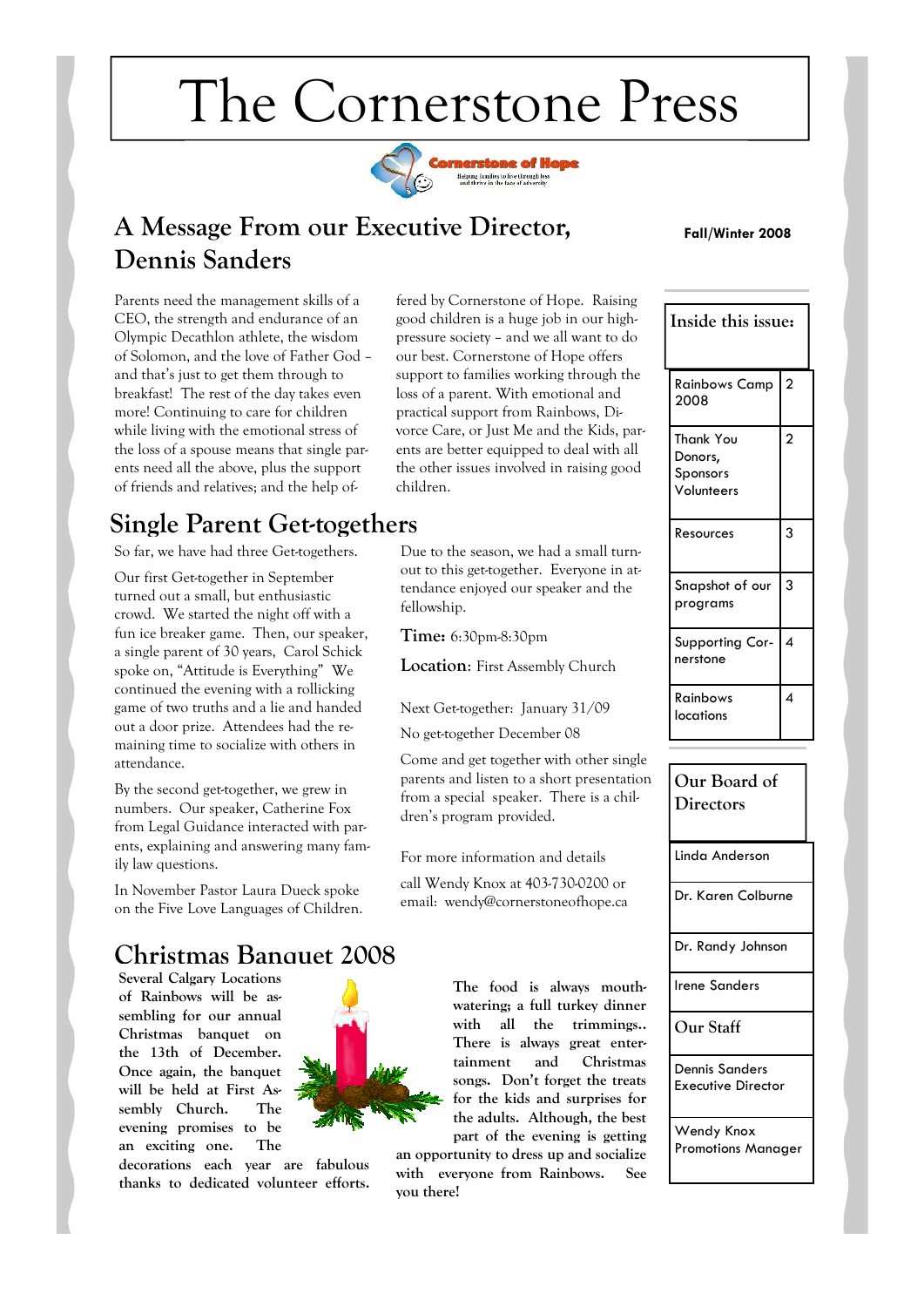## **Rainbows Camp 2008**

**Families that attend Rainbows Camp always have a blast. We had 91 attendees at camp in 2008. The food was fabulous, the activities were fun and the time spent at camp was phenomenal.**

**The Weather was great, with only a sniff of rain the entire week.** 

**There were campfire singsongs, beach fun, many family group participation games, canoeing, movies and several**  **other activities. This year Archery was another activity offered to camp participants and it proved to be very popular. Parents took some R & R time at H20 and also had adult volleyball games in the hot afternoons.**

**The Friends made, and the healing that happened during Rainbows sessions was priceless.** 

**I know everyone can't wait until next year.** 



**Rainbows Camp 2008**

# **Thank You Sponsors, Donors, Supporters and Volunteers**

We thank our supporters for all their contributions. Without you, we could not do it. Many children and their families are receiving help because of you. Thank you to those who have given generous donations: Calgary Minerva Foundation, Bank of Montreal Employee Charitable Foundation, Encana, First Assembly Church, Rick Dembicki and Karol Fritz, Gene Murray, Rob and Cherie Dack,

# **Single Parent Meet-Up**

A Parent in one of our groups recommended another single parent group that has outings. You can access information at this website:

http://singleparents.meetup.com/14/

Please Note: This group is not associated with Cornerstone of Hope or the Single Parent Get-togethers.

Dennis & Irene Sanders, Eric and Laura Marsh.

Thank you to those who partnered with us this Christmas in the Toy Drive. Thanks to these places who hosted a toy donation box this year: Bow Valley Chiropractic, First Assembly Church, New Beginnings Church, RBC Royal Bank on Bow Trail , St. George's Moving and World Financial Group.

It takes many volunteers to run programs, banquets, fundraisers and Rainbows Camp.

 Thank you to all the facilitators who diligently give of their time week after week to teach and listen to the Rainbows children and adults. Thank you to all the individuals that have helped out with the many fundraisers and annual events. You are appreciated!!

**"The best inheritance a parent can give to his children is a few minutes of their time each day."** 

**M. Grundler**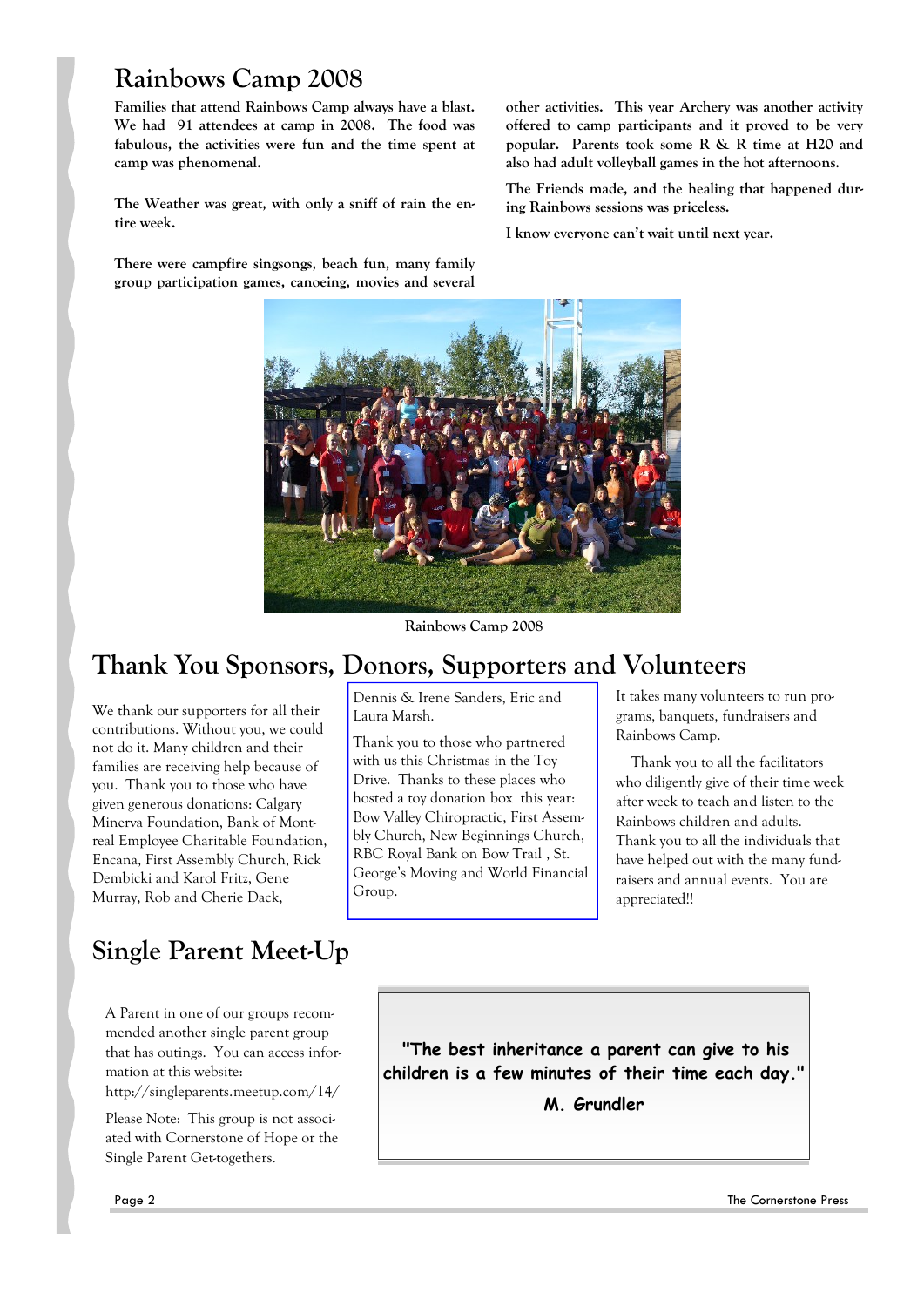# **Resources**

Book Pick: Raise Your Kids Without Raising Your Voice:

While it may seem obvious, it's a goal that's often difficult for parents to achieve, especially those who were raised in families where criticism and anger shaped their upbringing. Filled with practical solutions to everyday dilemmas, this book gives all parents tools they need to maintain a peaceful, happy and healthy home. http:// www.sarahchanaradcliffe.com/

#### raising\_kids.htm

Website Pick: .**http://**

**www.coparenting.ca** Helping you coparent. A former Rainbows participant has gone on to create an organization that does a great job of helping parents to help their children get through the transition of separation and divorce with as little conflict as possible.

### **Important Dates:**

- Saturday, December 13, 2008: Christmas Banquet
- January: Rainbows Programs start up again
- January 30, 2008: Single Parent Get-together
- August, 2009: Rainbows summer camp. Date to be announced.









# **A Snapshot of the Programs we offer**

### **Rainbows**

**The Rainbows program helps children learn to deal with their selfworth, accept what has taken place in their families, and get on with being a child. The aim is to provide an opportunity for the children to share their feelings in an accepting environment supported by trained, caring, compassionate adults. Support groups are comprised of 3-5 children and are led by a caring adult who has received special training and curriculum resources.** 

#### **Divorce Care**

**Divorce Care groups meet weekly, providing adults with an ongoing "support team" as they deal with the issues surrounding separation or di-** **vorce. This is a two part series; during the first 30-40 minutes, the group watches a DVD featuring top experts on divorce and recovery topics. The tapes contain valuable information about recovering from divorce and are produced in an interesting-towatch television magazine format. Following the DVD, the participants spend time as a "support group", discussing what was presented on that week's videotape and what is going on in the lives of the group participants.** 

### **Just Me and the Kids**

**Just Me and the Kids is a twelve-week bible-based course that addresses the needs of both the child and the parent.** 

**Parent Program – Topics include: understanding the stages of grief, God's desire for wholeness in our lives, helping children cope with loss, children's phases of grief, developmental stress in children, time management, the single parent's role in a child's sexual identity and understanding true intimacy.** 

**Children's Program - Twelve active learning sessions will help children: acknowledge their feelings, process their pain, work through denial, guilt and anger, help them regain their self-esteem and move toward healing and wholeness. This program helps children feel loved, comfortable, and free to communicate what is going on inside and experience God's Love.**